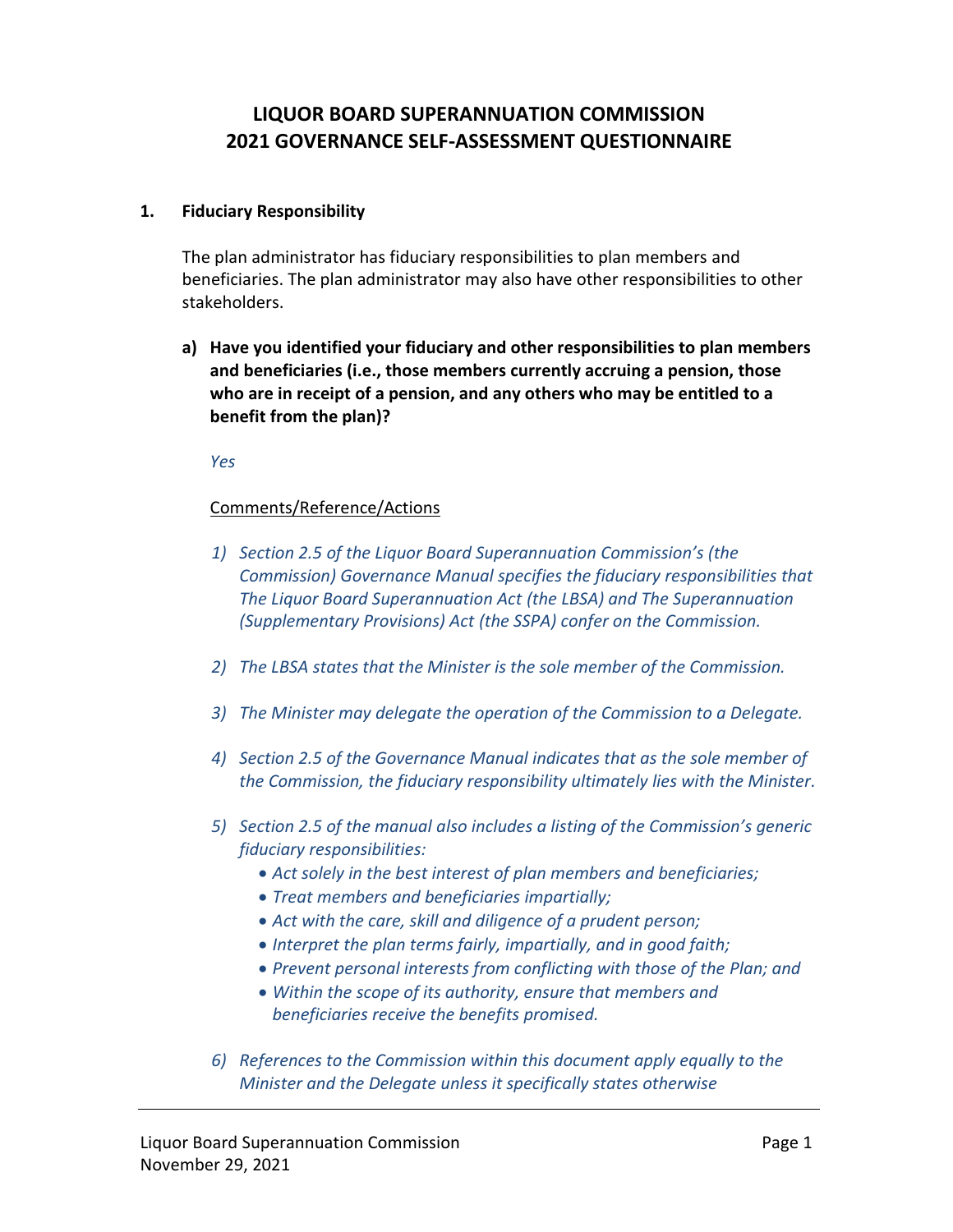*7) In providing services pursuant to the delegation, the Delegate shall at all times have the same duties and be subject to the same standard of care as the person acting in the capacity of the Commission and shall exercise the care, diligence and skill in the administration of the Act/Fund that a person of prudence would exercise in dealing with the property of another person.*

### **b) Have you identified any responsibilities to other stakeholders?**

*Yes*

### Comments/Reference/Actions

*Section 2.5 includes the Commission's responsibilities to other stakeholders:*

*"In addition to its primary fiduciary responsibilities, the Commission also bears responsibilities to the following:*

- *The Minister (the Delegate bears responsibility in his/her capacity to the Minister);*
- *Labour unions representing members of the Plan;*
- *Organizations and individuals employed by the Commission to provide services to the Commission; and*
- *The Legislative Assembly of Saskatchewan."*
- **c) Do any delegates have fiduciary duties? If yes, has the fiduciary role been clearly identified and communicated to the delegates?**

*Yes* 

## Comments/Reference/Actions

*As outlined in the Commission's governance manual, while there is no fiduciary duty imposed by statute or contract, as the delegated administrator of the Liquor Board Superannuation Plan (the Plan) and as a best practice, the Delegate shall have the same duties and be subject to the same standard of care as the person acting in the capacity of the Commission.* 

*In providing services pursuant to the delegation, the Delegate shall at all times:*

- *have the same duties and be subject to the same standard of care as a person acting in the capacity of the Commission;*
- *shall exercise the care, diligence, and skill in the administration of the Act/Fund that a person of prudence would exercise in dealing with the property of another person.*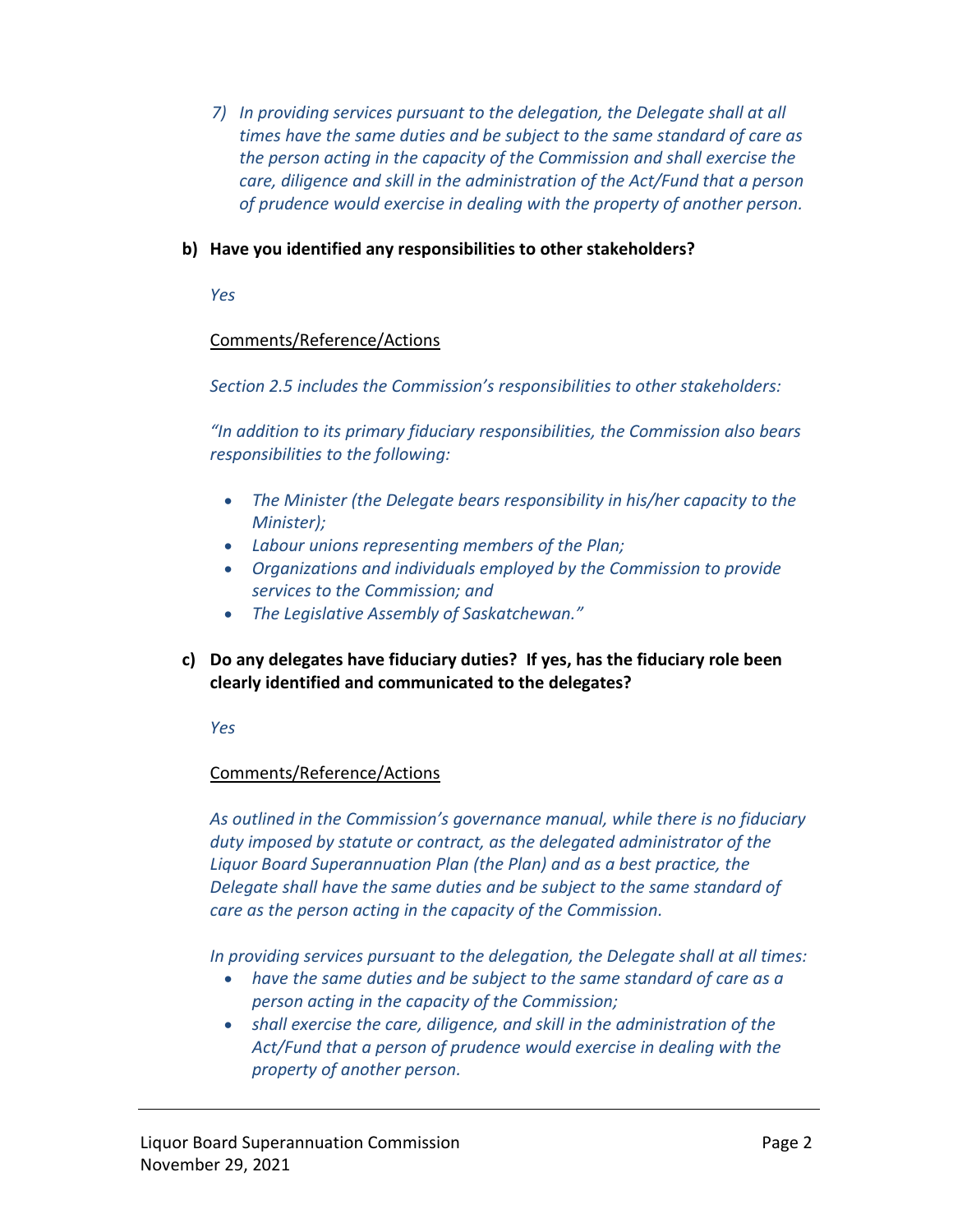**d) Is there a clear delineation between the plan administrator and other roles?**

*Yes* 

### Comments/Reference/Actions

*As a whole, the PEBA Program Order in Council, the Commission's Policy Manual, Delegation of Authority and the Commission's Governance Manual clearly delineate the roles of the Commission, the Plan administrator, and other service providers.* 

#### **2. Governance Framework**

The plan administrator should establish and document a governance framework for the administration of the plan.

## *a)* **Have you established and documented a governance framework for the administration of the pension plan?**

*Yes*

## Comments/Reference/Actions

*The Commission has a mission statement and a statement of goals (section 3 of the Governance Manual). The Commission's mission statement is available on the website. The mission statement is also communicated to the membership through the Saskatchewan Liquor Board Superannuation Commission Annual Report.*

*The Commission has implemented Operational Goals and Objectives for the Liquor Board Superannuation Plan. The Operational Goals and Objectives are reviewed annually. The goals identified in the document include:*

- *Financial Management: The Commission provides sound financial management of the Plan;*
- *Service Delivery and Communications: The Commission provides excellent service to the members of the Liquor Board Superannuation Plan; and*
- *Performance Measurement: The Commission evaluates the performance of the Plan's service providers.*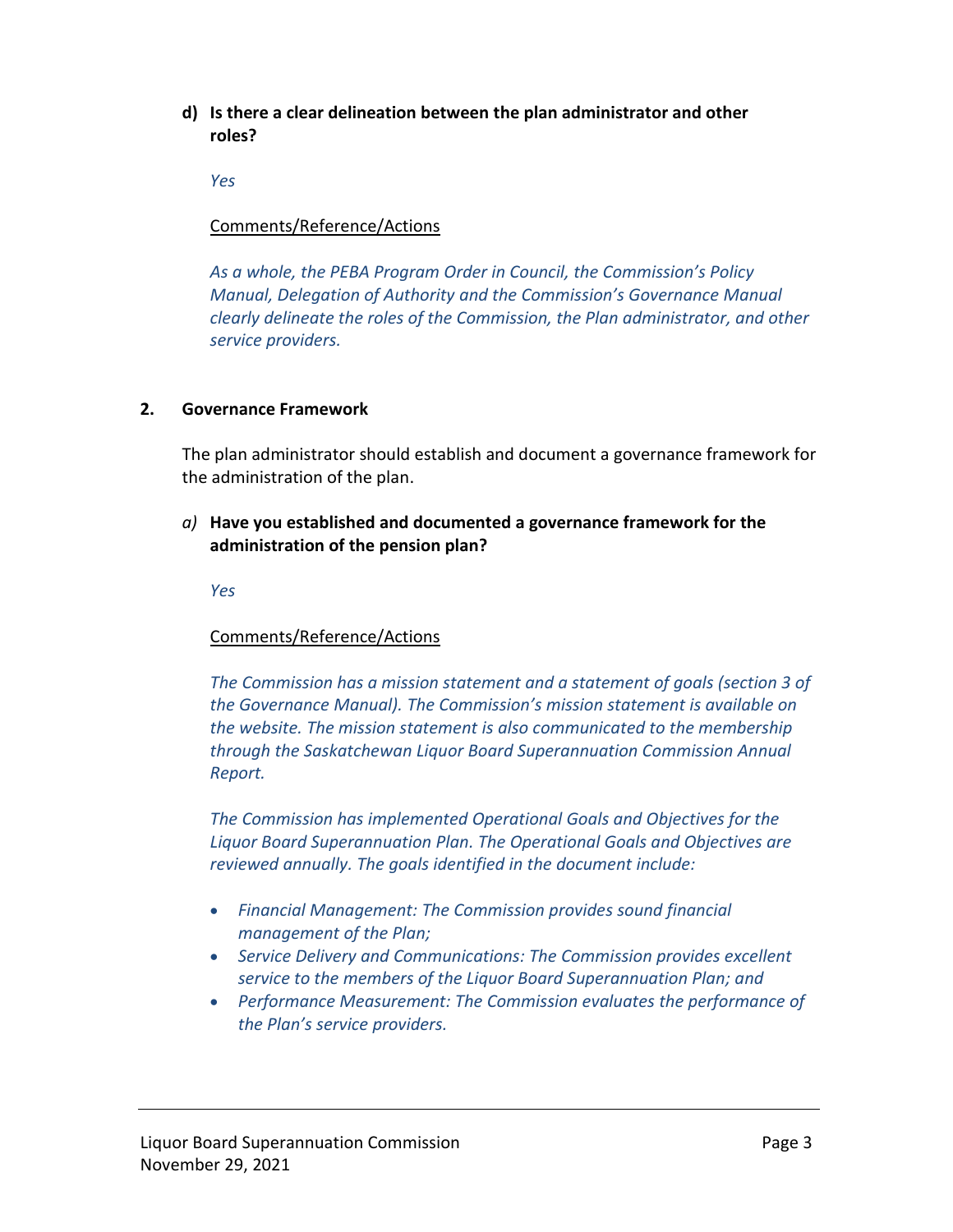#### **3. Roles and Responsibilities**

The plan administrator should clearly describe and document the roles, responsibilities and accountabilities of all participants in the pension plan governance process.

**a) Have you identified your roles and responsibilities, including any necessary delegation, for the effective governance of the pension plan?**

*Yes*

### Comments/Reference/Actions

*Section 9 of the Governance Manual identifies the roles and responsibilities of the Commission. The Commission's primary responsibility is the effective and timely operation and management of the Plan, and it assumes its obligations by outlining its duties in the following areas:*

- *Administration;*
- *Plan Design;*
- *Communication;*
- *Funding and Custody;*
- *Investment;*
- *Compliance;*
- *Governance;*
- *Goals and Objectives;*
- *Budgeting;*
- *Commission Effectiveness;*
- *Risk Assessment;*
- *Integrity; and*
- *Orientation and Ongoing Education.*

*Section 10 of the Governance Manual identifies the delegation of the Commission's roles and responsibilities as identified above.*

*The Commission's Governance Manual is reviewed annually.* 

**b) Have you clearly documented expectations for yourself and each of your delegates?**

*Yes*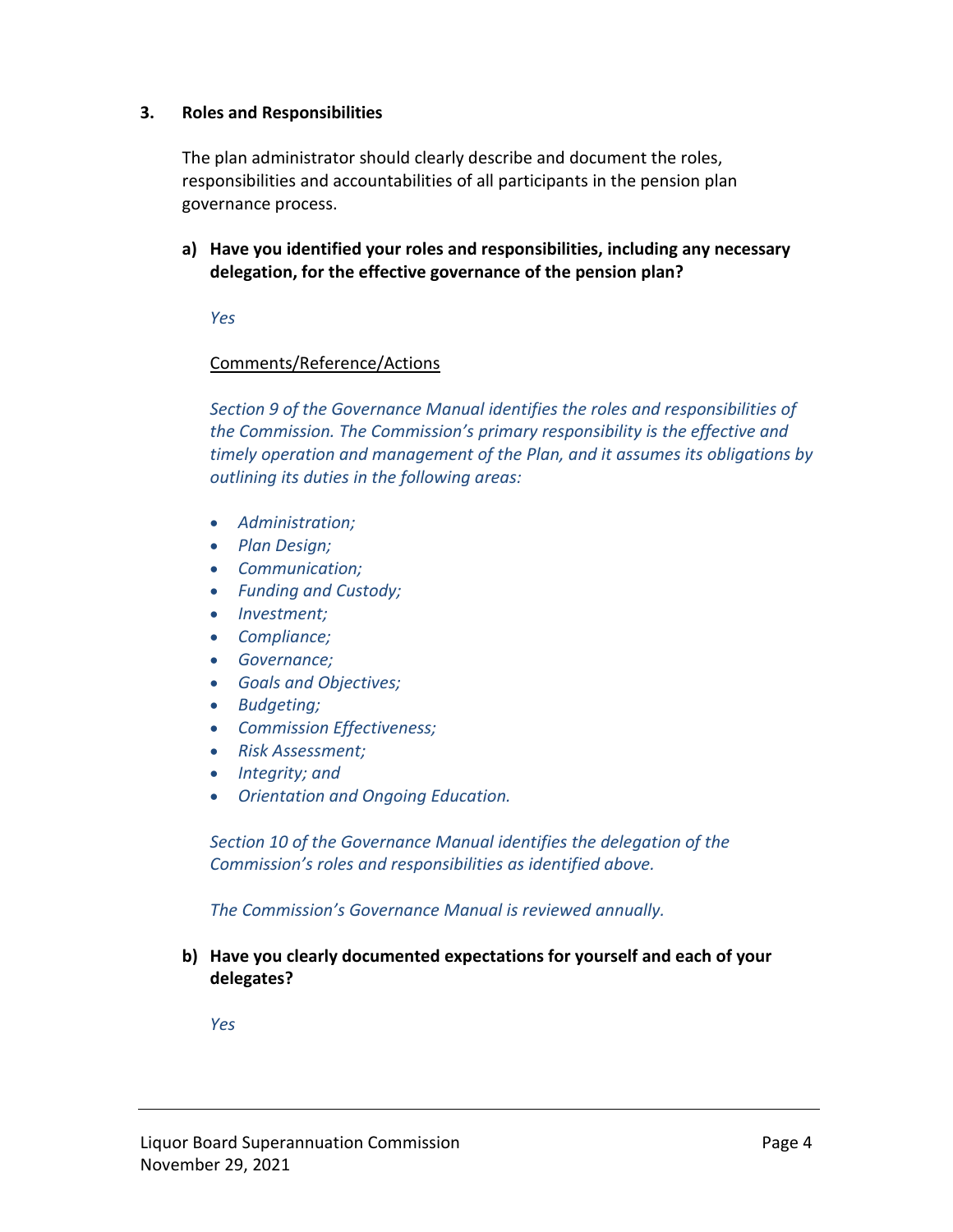### Comments/Reference/Actions

*Section 9 of the Governance Manual identifies the duties and responsibilities of the Commission.*

*Section 10 of the Commission's Governance Manual identifies the delegation of the Commission's responsibilities and accountabilities. The Periodic Checklist is completed semi-annually. One section of the checklist tracks the periodic review of contracts between the Commission and its service providers. The review ensures all expectations are specifically included in the contracts and that the contracts and their provisions are sufficient to meet the needs of the Plan.* 

## **c) Do you appropriately document decisions related to the pension plan?**

*Yes* 

## Comments/Reference/Actions

*Meeting materials and minutes of Commission meetings provide a record of all decisions made within meetings. Documentation regarding decisions made by the Minister is documented through correspondence.* 

## **4. Performance Monitoring**

The plan administrator should establish and document performance measures to monitor the performance of participants in the governance and administration of the plan.

**a) Have you established and documented clear measures for assessing the performance of all participants in the governance process?**

*Yes*

## Comments/Reference/Actions

*The Commission's administrator (PEBA), investment manager, and the Delegate are the service providers that have decision-making authority within the scope of the Commission's policies, contracts and legislation which retain the service providers.*

*The Commission has approved the service standards in place for PEBA.*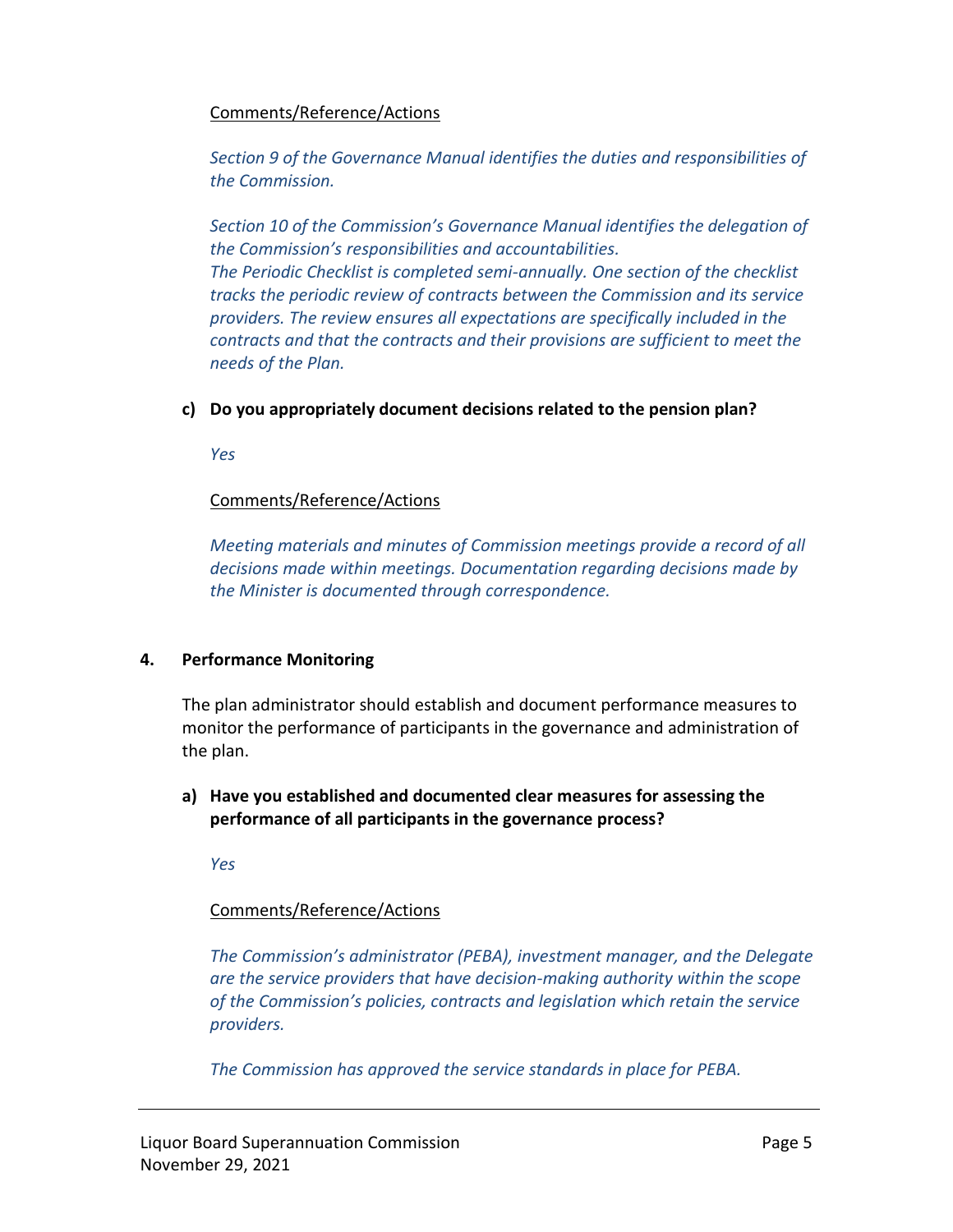*The Commission's investment policy specifies the performance measures for the Commission's investment manager.* 

*Evaluation processes have been established for the Commission's actuary.*

*The contracts between the Commission and its service providers are to be reviewed to ensure all expectations are specifically included in the contracts.* 

*The Periodic Checklist, which is received by the Commission at mid-year and at year-end, provides a list of the contracts which are to be reviewed in the year the contract is due, as well as contracts without fixed terms, which are to be reviewed every six years.*

*The Delegate serves through delegation by the Minister. If the Minister is not satisfied with the performance of the Delegate he or she may revoke the delegation and appoint a different delegate.*

## **b) Do you have a regular performance monitoring, review and remedial process for all participants in the governance process?**

*Yes*

## Comments/Reference/Actions

*The Periodic Checklist, which is received by the Commission at mid-year and at year-end, provides for regular monitoring of performance of the Commission's service providers.* 

*The Commission's administrator, PEBA, and investment manager are the service providers that have decision-making authority within the scope of the Commission's policies, contracts and legislation.*

*PEBA's quarterly reports to the Commission report on PEBA's performance with regard to its administrative responsibilities for the Plan. The report the Commission receives consists of PEBA self-reporting on its performance, which the Commission has determined is appropriate for the Commission's governance process.*

*All of the Commission's service providers are evaluated at least annually. The investment manager is evaluated semi-annually.*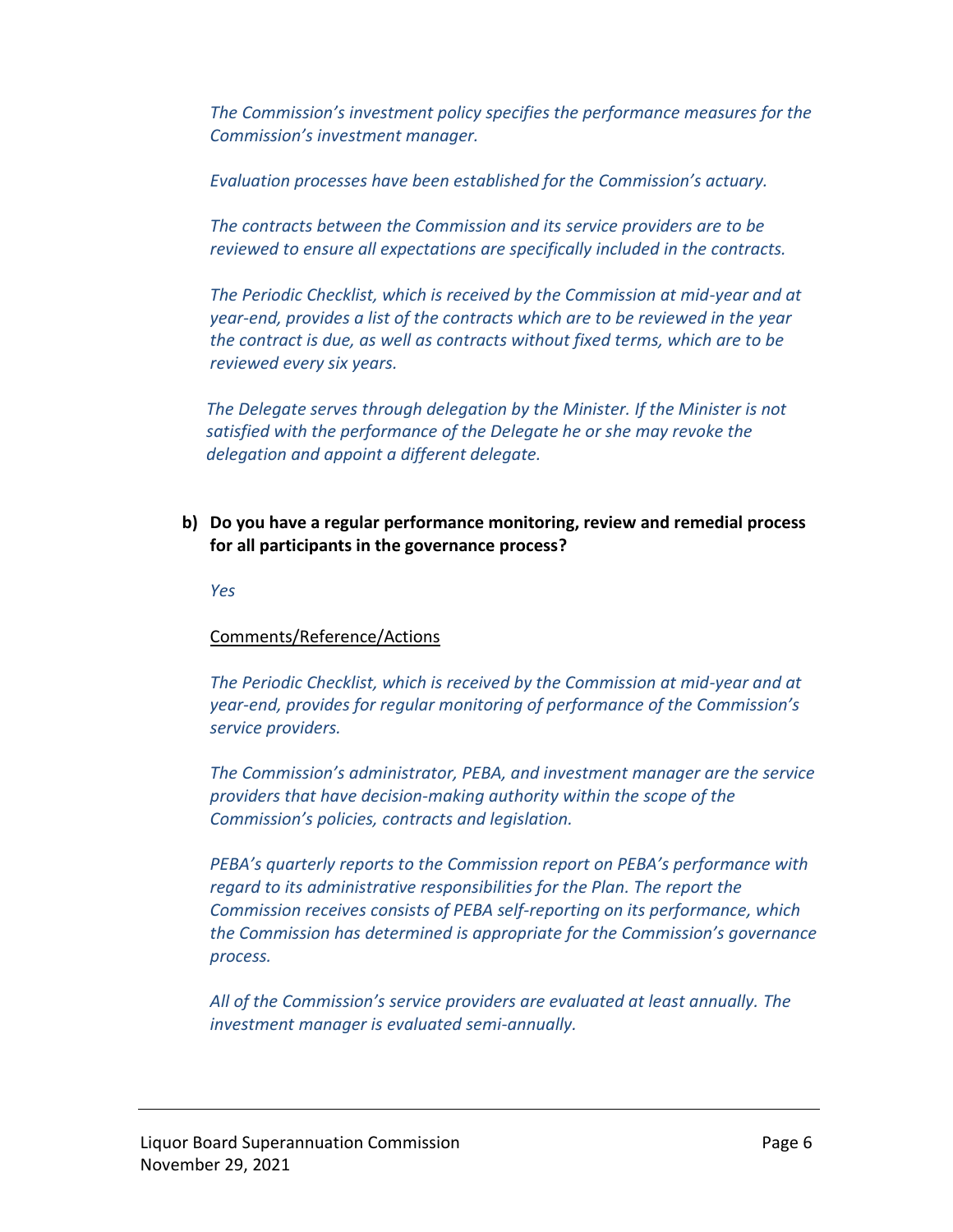### **5. Knowledge and Skills**

The plan administrator, directly or with delegates, has a duty to apply the knowledge and skills needed to meet the plan administrator's responsibilities.

**a) Have you established an ongoing process to identify and fill any gaps in the knowledge and skills needed for the effective governance and administration of the pension plan?**

*Yes*

### Comments/Reference/Actions

*Section 9 of the Commission's Governance Manual sets out the Commission responsibilities and Commission/Delegate attributes. This section is reviewed annually as part of the annual Governance Manual review process.*

*PEBA has established an education policy for management and staff.*

**b) Do you, together with all delegates, have the necessary qualifications, resources and experience?** 

*Yes*

## Comments/Reference/Actions

*The Commission has set out a formal education program, contained in section 7 of the Commission's Governance Manual, and reviewed on an annual basis as part of the Governance Manual review.*

*The Commission's administrator (PEBA) has an education plan for management and staff.*

*As required, the Commission retains experts to assist it in its decisions.*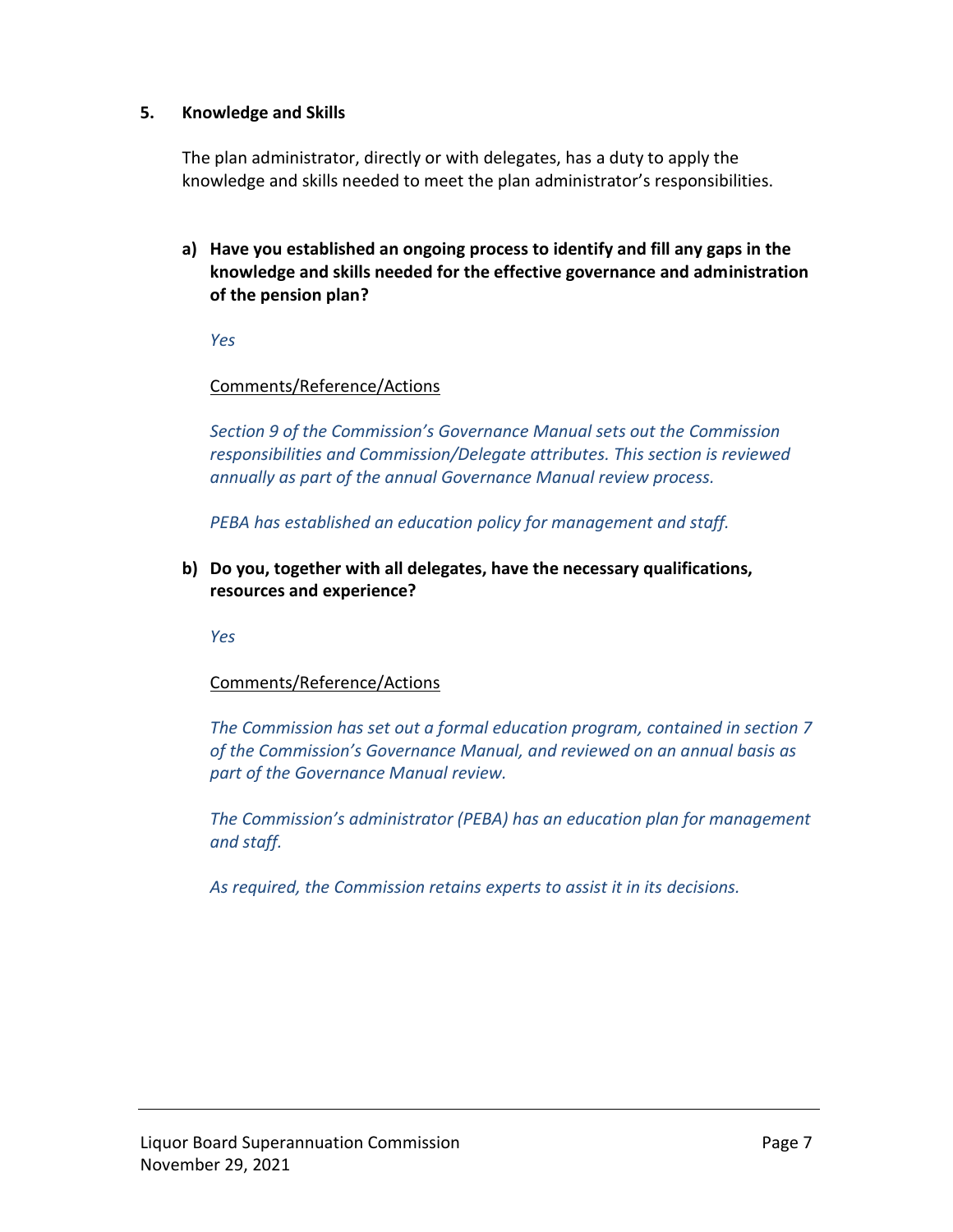#### **6. Governance Information**

The plan administrator should establish and document a process to obtain and provide to governance participants appropriate information to meet fiduciary and other responsibilities.

**a) Have you established and documented a process to obtain and provide to governance participants appropriate information to carry out your fiduciary and other responsibilities?**

*Yes*

### Comments/Reference/Actions

*The contracts with the Commission's service providers contain reporting requirements. The contracts between the Commission and its suppliers of services are to be reviewed to ensure all expectations are specifically included in the contracts. The Periodic Checklist, which is received by the Commission at mid-year and at year-end, provides a list of the contracts which are to be reviewed in the year the contract is due to expire, and at least every six years for contracts without a fixed term.* 

*The Commission's Governance Manual specifies the type and frequency of reports to be provided to the Commission.*

#### **7. Risk Management**

The plan administrator should establish and document a framework and ongoing processes, appropriate to the pension plan, to identify and manage the plan's risks.

#### **a) Have you identified, assessed and prioritized the pension plan's risks?**

*Risks to the Plan have been identified and assessed, however they are not specifically prioritized within the Risk Management Plan.*

#### Comments/Reference/Actions

*The Commission approves a Risk Management Plan and reviews activities related to risk management annually. The Risk Management Plan document includes the Commission's risk management philosophy, and it articulates the key broad-based risks identified in the Plan.*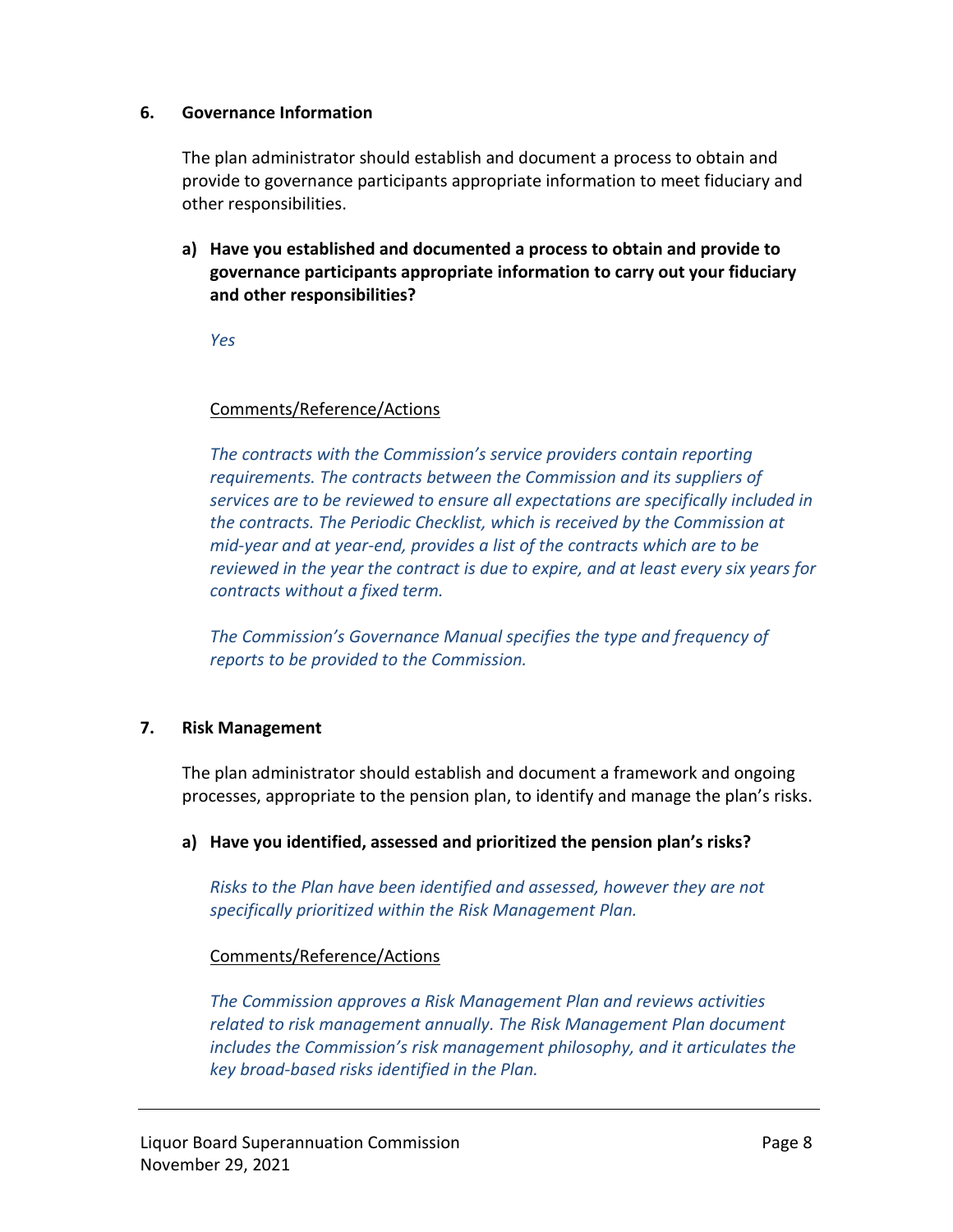**b) Do you have a continuous process to monitor and manage these risks?**

*Yes*

## Comments/Reference/Actions

*Activities that mitigate risk for the Plan are tracked and reviewed annually through the Commission's Risk Management Plan and Review.*

## **8. Oversight and Compliance**

The plan administrator should establish and document appropriate processes to ensure compliance with the legislative requirements and pension plan documents.

**a) Have you identified the legislative requirements, plan documents and any regulatory or plan-specific policies that apply to the pension plan?**

*Yes*

## Comments/Reference/Actions

*The Periodic Checklist, which is received by the Commission at mid-year and at year-end, identifies the legislative requirements that apply to the Plan.* 

*The Commission requires its administrator to annually review legislative compliance. PEBA reports this legislative review to the Commission in the PEBA Quarterly Administration Report.* 

**b) Do you have a documented process to ensure you comply with legislative requirements and pension plan documents and policies?**

*Yes*

**If yes, does this process include a regular review to monitor changes to support future compliance?**

## Comments/Reference/Actions

*The Periodic Checklist, which is received by the Commission at mid-year and at year-end, is the mechanism used to ensure plan compliance.*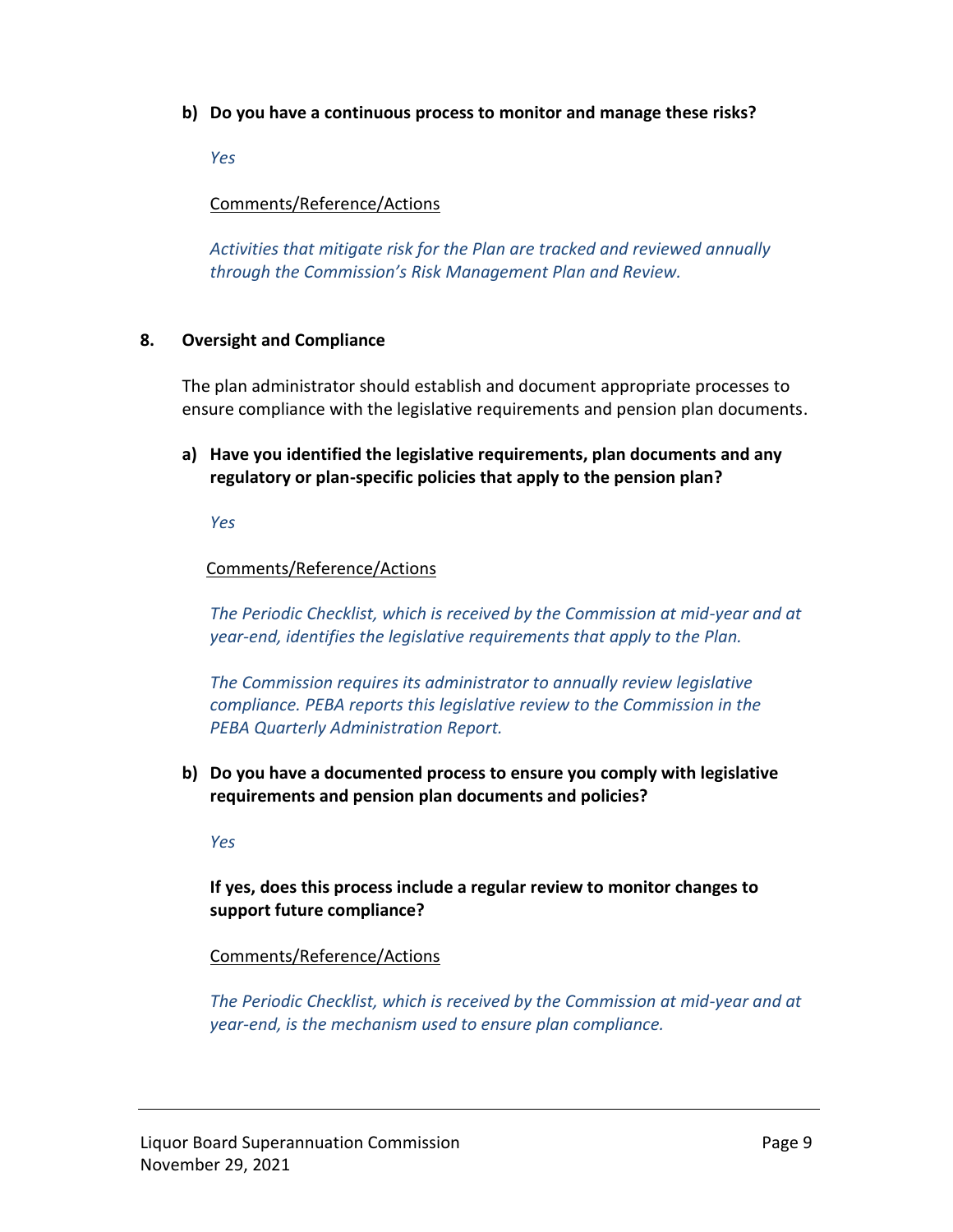#### **9. Transparency and Accountability**

The plan administrator should establish and document a communication process with the aim to be transparent and accountable to plan members, beneficiaries and other stakeholders.

**Have you established and documented a communication process that:**

**a) Provides plan members, beneficiaries and other stakeholders with access to information about the pension plan as required by applicable legislation as well as any other information that you have identified as appropriate?** 

*Yes*

## Comments/Reference/Actions

*The Plan's website contains information on the Commission's governance process and governance activities.*

**b) Informs plan members and beneficiaries about the process for asking questions and raising concerns?** 

*Yes*

## Comments/Reference/Actions

*The Complaint Process is outlined in section 13 of the Commission's Governance Manual which is posted on the Plan website.* 

**c) Communicates how important decisions are made?** 

*Yes*

## Comments/Reference/Actions

*The Governance Manual which outlines how the Commission makes decisions is available on the Plan's website.* 

**d) Informs members about the risks, benefits, options and responsibilities of membership in the pension plan?** 

*The Member Booklet, available on the website, outlines the plan provisions and the responsibilities of members.*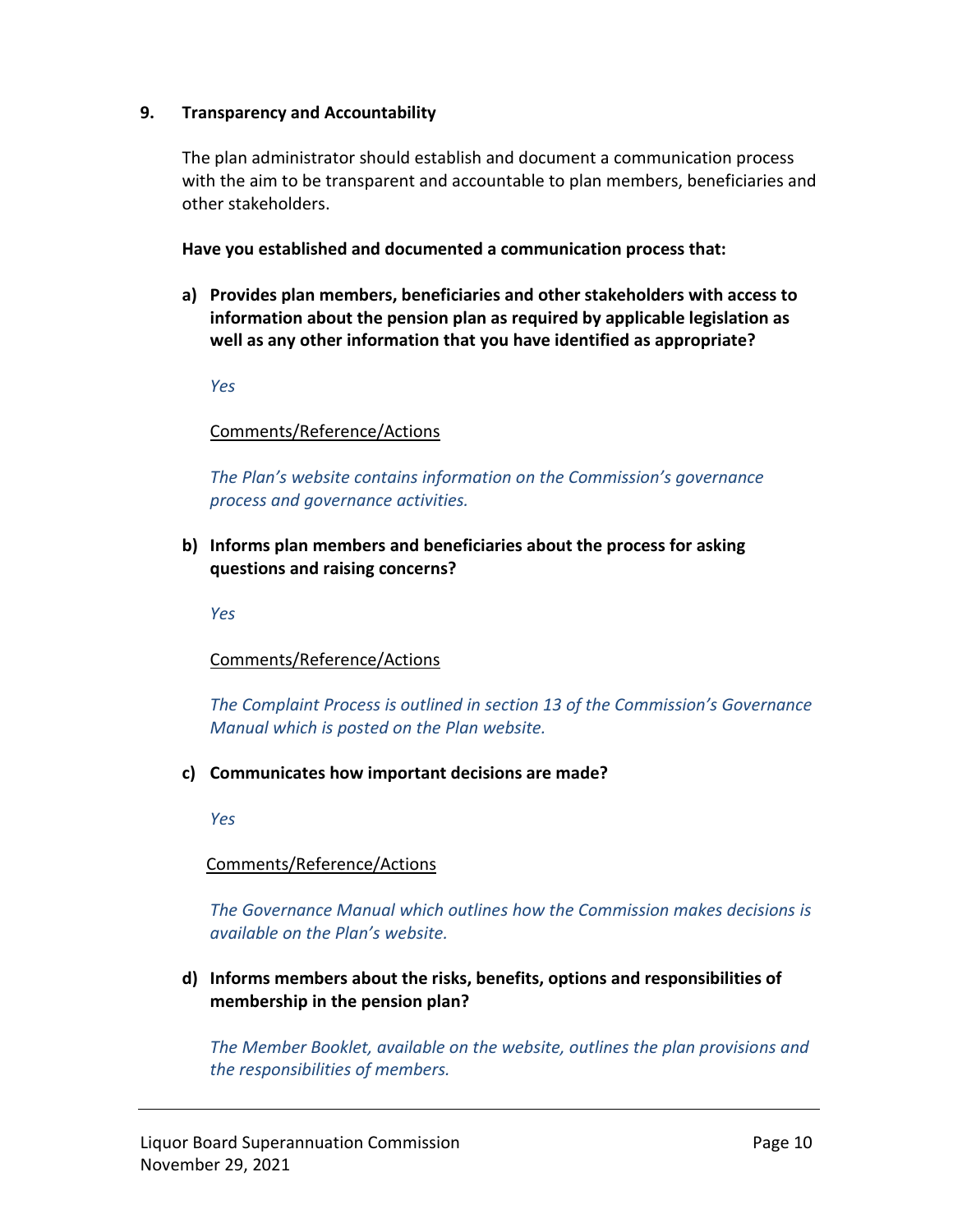### **10. Code of Conduct and Conflict of Interest**

The plan administrator should establish and document a code of conduct, incorporating a policy to manage conflicts of interest.

**a) Do you have a code of conduct that sets out the expected behaviours for you as the plan administrator and your delegates?**

*Yes*

### Comments/Reference/Actions

*Section 11 of the Governance Manual is the Commission's Code of Conduct and Conflict of Interest Procedures.* 

*The Commission's Code of Conduct policy reflects the best practices outlined in the "Pension Trustee Code of Conduct" published by the CFA Institute.*

*The Minister (in his capacity as the Commission) and the Delegate are provided a copy of Section 11 to review and sign annually.* 

*The Public Employees Benefits Agency abides by the Government of Saskatchewan's Conflict of Interest Policy.* 

*All service providers of the Commission and PEBA were contacted in 2021 and verified that they abide by a code of conduct and conflict of interest policy either through internal policy or through professional standing. The next review is scheduled for 2023.* 

**b) Does your code of conduct incorporate a conflict of interest policy that identifies and addresses potential conflicts of interest that may arise in particular circumstances of your pension plan, whether actual or perceived?** 

*Yes*

## Comments/Reference/Actions

*The Commission has identified and addressed procedures related to potential conflicts of interest in its Code of Conduct and Conflict of Interest Procedures within its Governance Manual.*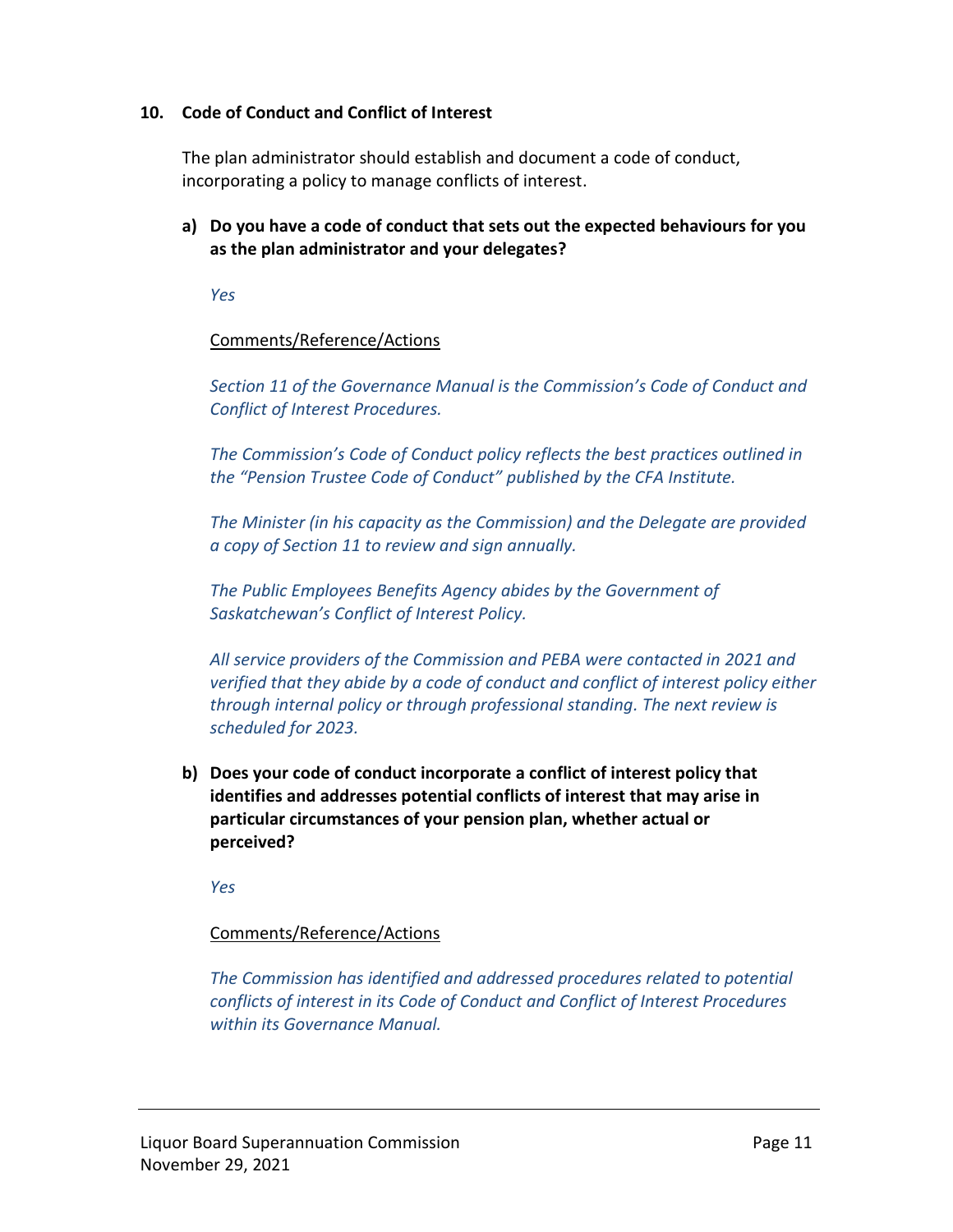**c) Do your delegates have a code of conduct that incorporates a conflict of interest policy?** 

*Yes*

### Comments/Reference/Actions

*All service providers are to provide PEBA with a signed statement affirming that they abide by a code of conduct every two years. This was completed in 2021.*

*Employees of the Commission's administrator are required to swear or affirm an oath of office that prohibits personal benefit from the performance of official duties.*

*Staff of PEBA's Investment Services branch are subject to an additional annual conflict of interest procedure.*

*The Delegate is required to confirm adherence to the Commission's Code of Conduct and Conflict of Interest Procedures annually.* 

**Do you have processes in place to receive appropriate disclosure from your delegates of conflicts and any breaches of the code of conduct?** 

*Yes*

#### Comments/Reference/Actions

*The Commission's Code of Conduct policy outlines the process to disclose any possible conflicts of interest or breaches of its code of conduct.*

#### **11. Governance Review**

The plan administrator should establish and document a process for the regular review of the pension plan's governance framework and processes.

**a) Have you established and documented a process for a regular review of your pension plan's governance?**

*Yes*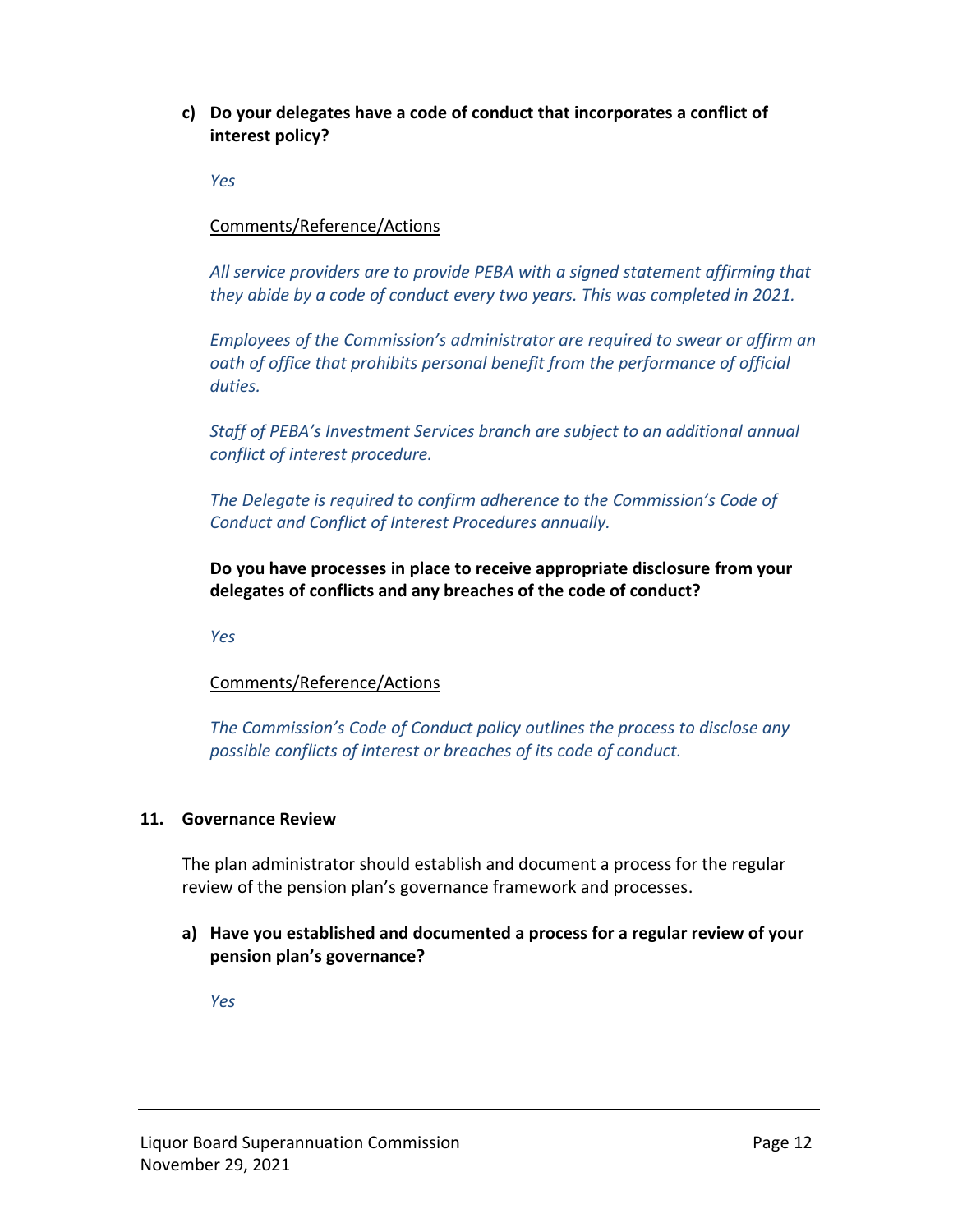#### Comments/Reference/Actions

*Section 12 of the Governance Manual provides for an annual review of the Plan's governance (this questionnaire).* 

*The Commission also reviews its Governance Manual annually.* 

**b) Does your governance review process include methods to address identified governance shortfalls?**

*Yes*

#### Comments/Reference/Actions

*The Commission is required to perform an annual review of the Plan's governance. The review includes the development of action plans for resolving inconsistencies or inadequacies in the Plan's governance.*